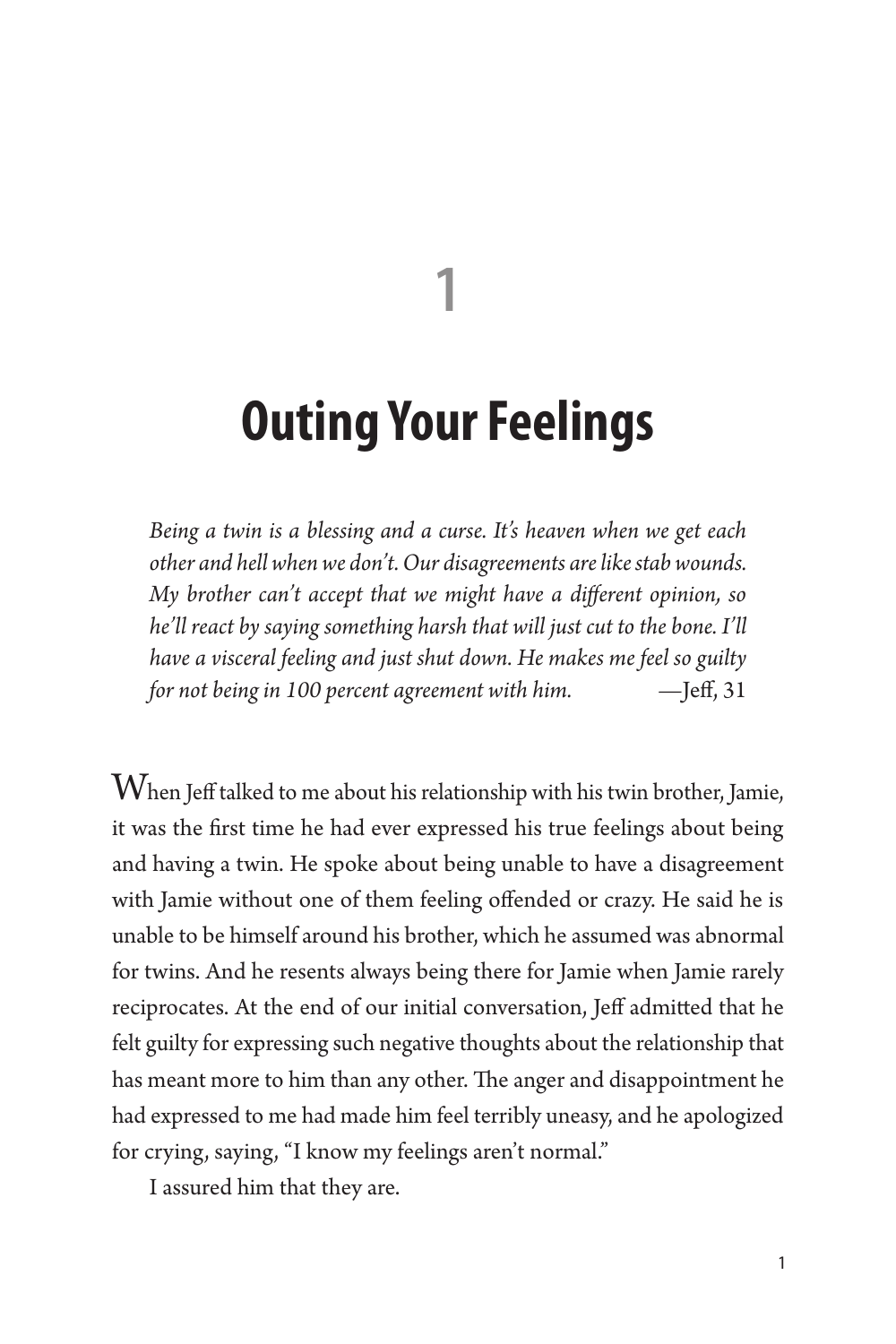In my many years of counseling adult twins, hundreds of women and men have confided that being a twin is a secret struggle. Secret because twins assume that their ambivalent feelings—about a relationship that others idealize—should be kept under wraps and a struggle because masking one's emotions can be stressful and traumatic. When I assure adult twins that depression, betrayal, and resentment are common responses to twin-related issues, they always express an overwhelming sense of relief. Adult same-sex twins are surprised and reassured to find out that their concerns are shared by other twins, regardless of their age or background. They are comforted when they realize that they are not alone in confronting disturbing issues stemming from one of the closest relationships imaginable yet one they didn't choose.

As you begin the self-reflective journey that this book represents, I invite you to be open with yourself about your experience of being a twin. Acknowledging conflicted or negative feelings is the first step toward understanding your twinship, discovering who you are as an individual, and deciding what you want from your relationships and your life. It wasn't that long ago that I took those initial steps myself, which led me to write this book.

### Uncovering My Real Feelings about Being a Twin

My identical twin sister, Jane, and I were very close growing up. That's how we appeared to others, and that is how I characterized our relationship in my mind for many years. We were each other's favorite playmate as little girls, we enjoyed the twin celebrity status in elementary school, and we hung out together as teens. There wasn't a lot of overt conflict between us, and only years later did I discover the essential reason why we got along so well: we desperately needed each other. That need was so intense that we couldn't afford not to get along, so we became very good at avoiding conflict. The basis for our mutual neediness was rooted in our parents' inability to give us the nurturing attention we required. Embroiled in their own marital issues,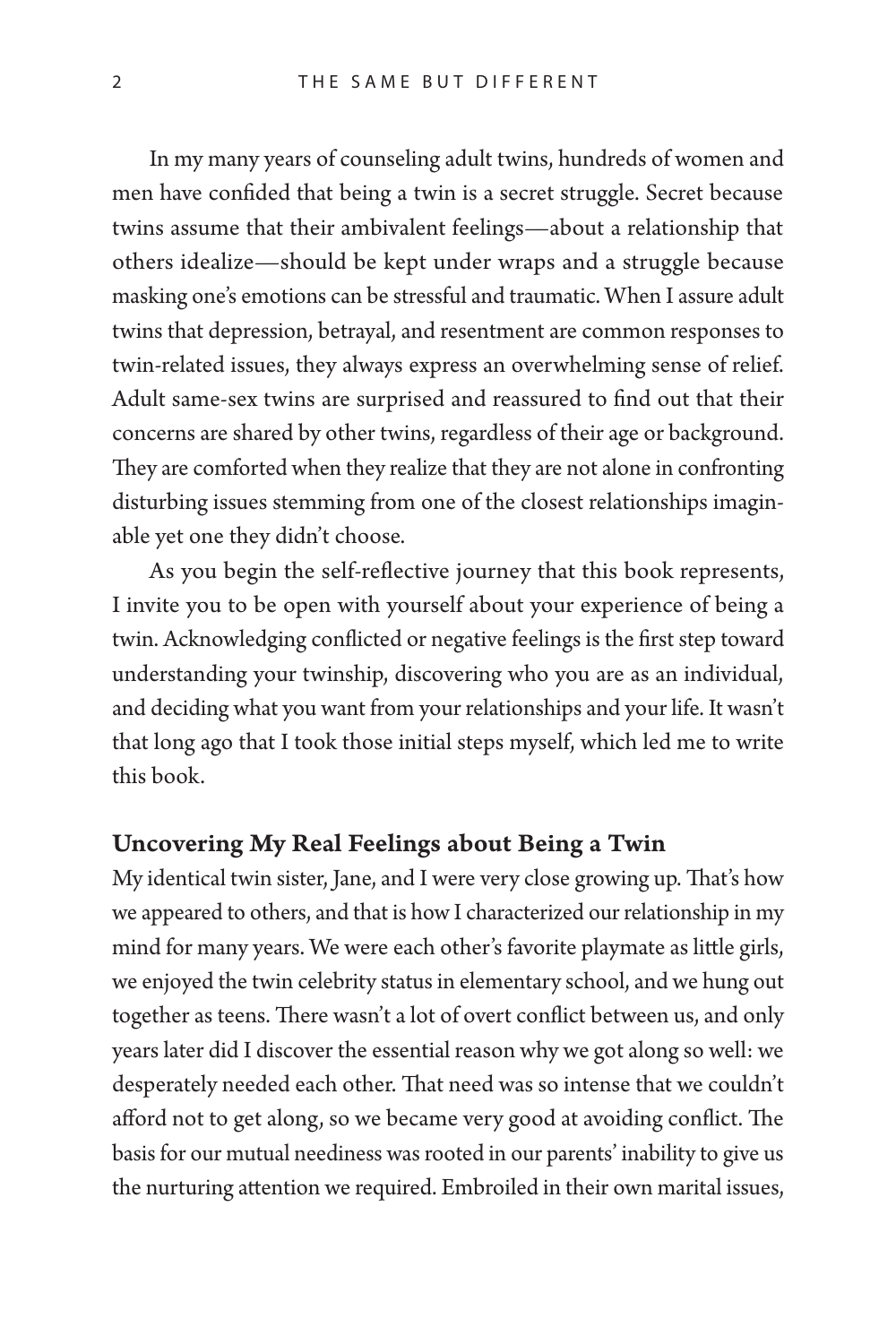they essentially left Jane and me on our own emotionally. I became Jane's loving caretaker, and she became my cherished dependent. And since we didn't really have anyone but each other, we tiptoed around any potential conflicts, unconsciously protecting our crucial connection.

After graduation from high school, Jane and I went to separate colleges, and our lives and paths began to diverge. Still, we spoke on the phone frequently, as my father attested with his complaints about the phone bills. As young adults pursuing our respective careers, we each made close friends and didn't seem to need each other as we had when we were young. Not until after we got married and had children did our unacknowledged childhood issues start to crop up.

I realized that I resented being Jane's caretaker and never getting back what I so automatically gave her: my emotional support and attentiveness. And I am certain that Jane resented my caretaking, which could come across as overbearing and intrusive. I came to understand that I had been fearful about our competitive feelings and had defended against them by keeping everything nice. Of course, we never had a hint of any of these issues when we were growing up because our authentic feelings were unknown even to ourselves.

How did I come to out these and other feelings, which had been buried throughout our childhood and young adulthood? Shortly after we were married, my husband started questioning me about how Jane and I related to each other. For instance, he wanted to know why I always seemed to defer to her and suppress how I really felt. His observations took me by surprise. I had never really thought about how Jane and I interacted. Now that our twinship seemed to be impacting my marriage, I realized I needed to take a closer look at it.

Up until then, I had seen my twin sister only from the perspective of a young twin. Jane was someone whose moods and well-being I constantly monitored. I watched out for and took care of her almost as a mother would a child, and it was a role I played from as early as I could remember. But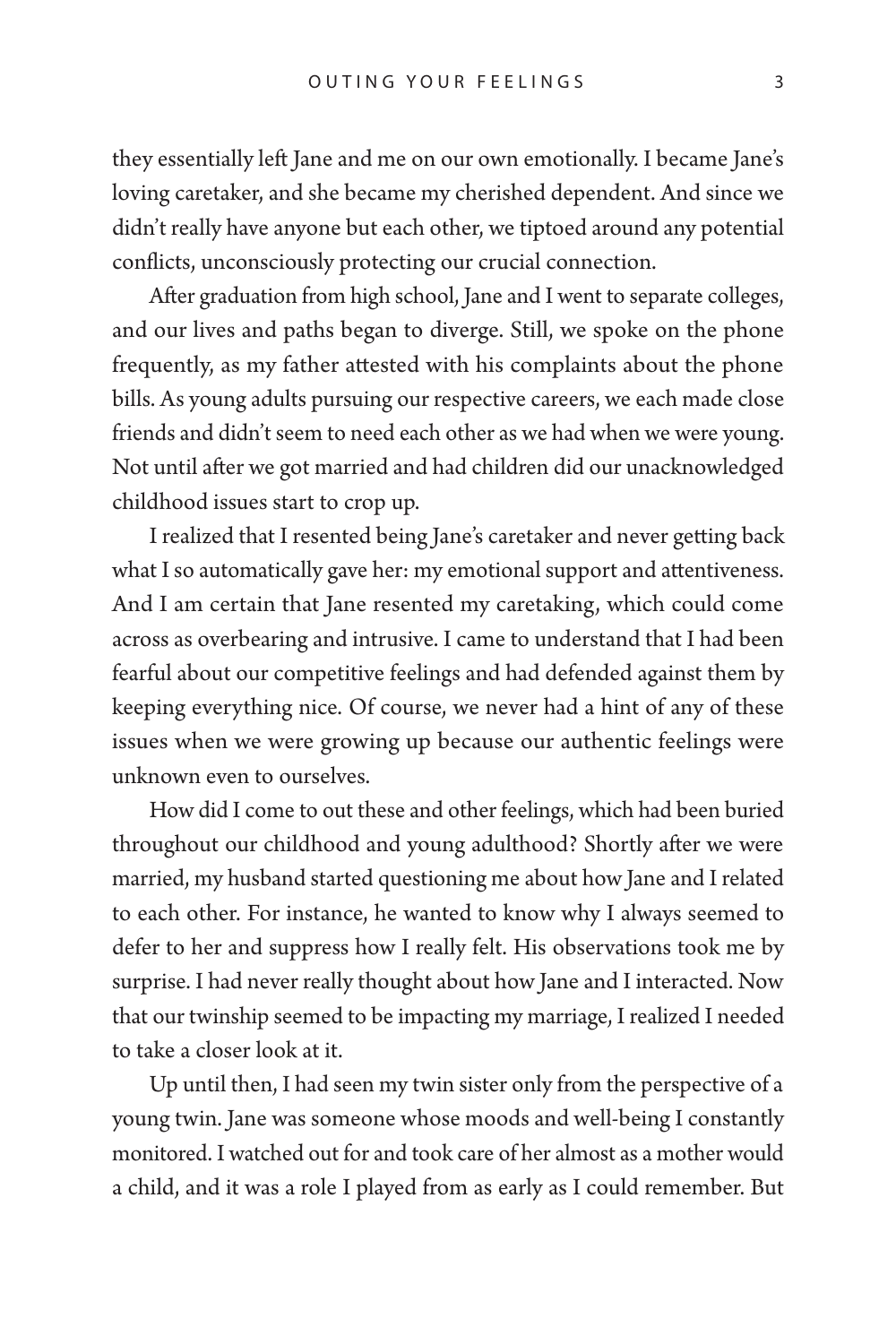I did not have an accurate picture of who Jane was as an adult woman or how I authentically felt about our relationship. With the help of a therapist, I realized that although Jane and I had relied on each other as children and were connected in a unique and loving way, we had also unknowingly colluded in a kind of false closeness.

In the course of my therapy, the therapist would introduce subjects that pertained to Jane's and my relationship and ask how I felt. She would chip away at various issues, and I would respond by saying, "Are you sure?" "Really? Do you think that's true?" A part of me wanted to defend myself, Jane, and our twinship—and to deny what had really gone on between us throughout our lives.

I came to understand that my inability to see our relationship for what it was had to do with my unconscious need to maintain our twin connection. I wanted to hold on to the belief that Jane's and my feelings and responses and inclinations were exactly the same because if they weren't, according to my unconscious assumptions, our relationship would be severely threatened. Although I certainly hadn't worked this out in my mind when I was a young adult, I had operated under the principle that the only way to maintain my connection to Jane was to believe that we were identical in a very essential way—that we shared the same feelings and perceptions and that she felt toward me the way I felt toward her.

My therapist helped me understand that twins often have an ongoing wish to be the same that is in conflict with the ongoing wish to be different, and these opposing desires arise throughout life. A twin's desire to be the same as her same-age sibling in terms of feelings and perceptions is particularly persistent, which is what I had experienced with Jane. I *wanted* her to mirror my feelings and observe situations from an identical perspective, so I assumed that was the case.

Once I could accept that Jane was a unique person, with distinctly different ways of experiencing life, I was able to expand my viewpoint beyond an idealized twin perspective and see our twin dynamic much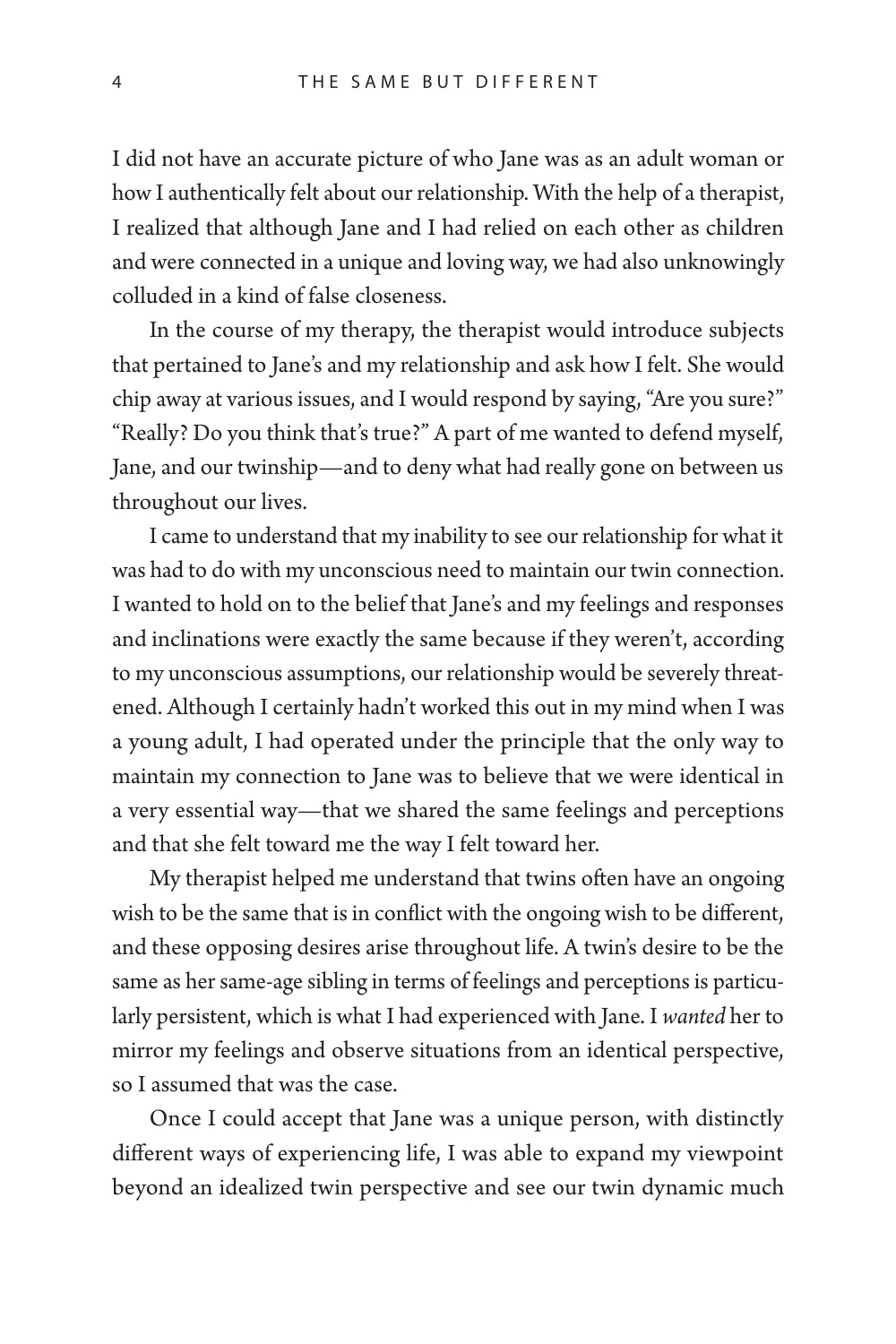more clearly. I could acknowledge that I resented her needing my protection, and that she probably resented my caretaking. And I could finally recognize how different Jane is from me—which is how it should be. Acknowledging these truths didn't jeopardize our relationship. It offered the possibility of deepening it.

Perhaps you are struggling with the discovery of unacknowledged feelings about your relationship with your twin. Perhaps, like I once did, you tend to deny any conflicts between the two of you for fear you will upset the status quo, make matters worse, or endanger your twinship. But denying what's real rarely makes the situation better. Acknowledging that you have issues, on the other hand, can begin to shed light and create an opening for positive change.

# Acknowledging Negative Feelings: An Act of Treason?

The belief that twins are intimately connected forever is so deeply embedded in our culture that when same-age siblings *don't* feel that connection, are ambivalent about maintaining it, or want to sever it and become just siblings, they often feel that something must be seriously wrong with them. In fact, such concerns about being a twin are widespread, and outing your feelings is a healthy sign that you want to acknowledge the truth about what you're experiencing.

Adult twins who contact me are grateful to finally be able to talk about their twin-related issues. Not only have they been unable to acknowledge these problems, but they also have felt that no one will understand their conflicting emotions. Given that our culture continues to cast twins in the role of enviable soul mates, an outsider may have difficulty understanding that twins sometimes feel that they don't really exist apart from their sameage sibling, that they're trapped in a quasi marriage they didn't choose, that they hate being dependent on their twin but would be lost without her or him, or that they want to break free from the one person they feel closest to. To admit such feelings can seem like treason.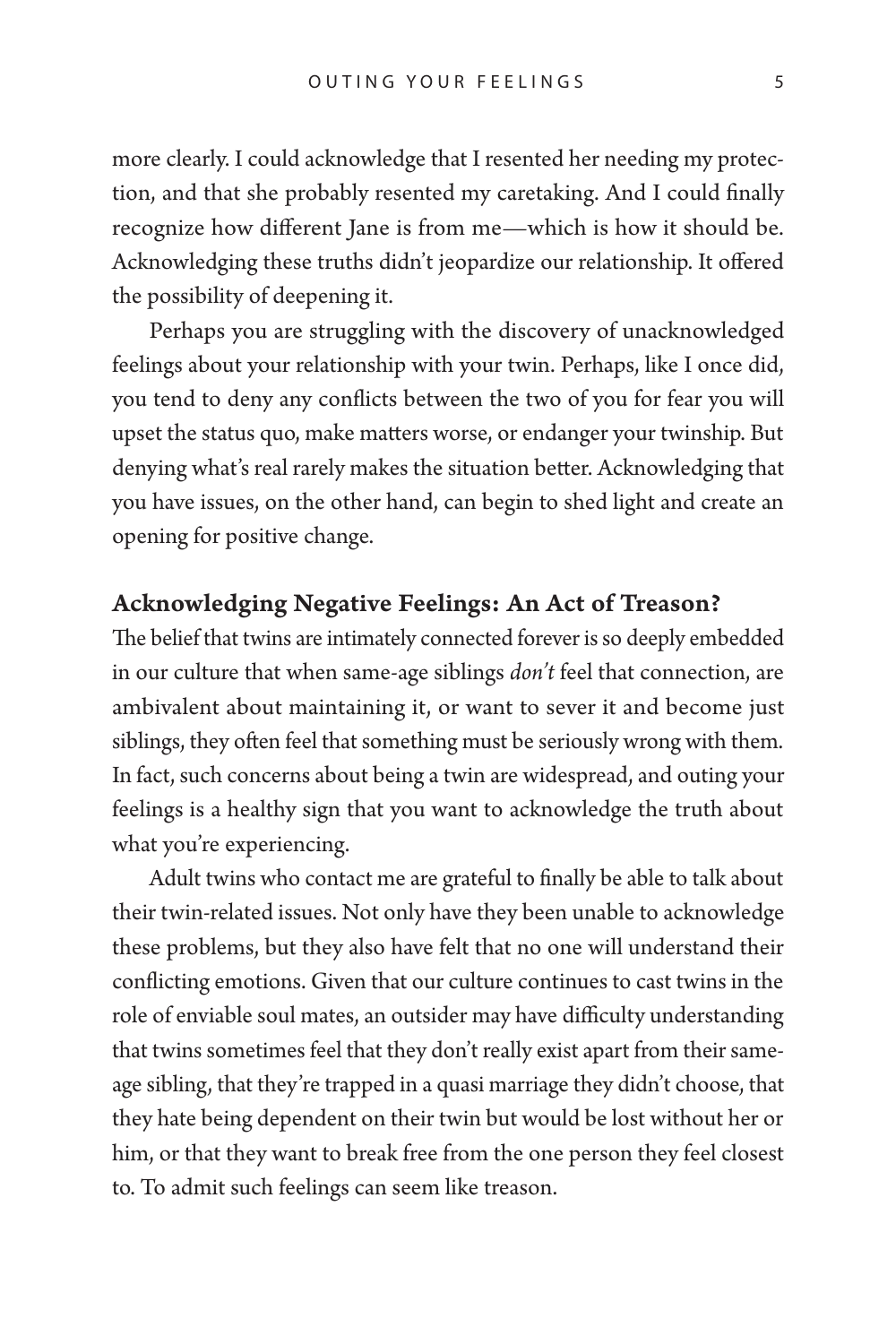Feelings of confusion, anger, and inadequacy—and even intense hostility and hatred—are common reactions twins experience and nothing to feel ashamed of. Still, many twins suffer shame and guilt when they begin to acknowledge their less-than-overjoyed feelings about being and having a twin.

Monique, an identical twin in her midtwenties, felt guilty about disclosing her feelings in our first conversation. She was distraught and angry with her twin sister, Denise, for needing her too much. Monique said she felt guilty about being so annoyed with Denise and for not wanting to be constantly "on call" for her as she had been throughout their lives. Denise called Monique every day wanting Monique to listen to her and help her figure out what to do with her life. Monique was growing increasingly impatient and was grateful to be able to talk to me about issues she had been keeping to herself for years.

"I actually feel bad that everything is going so well for me right now," Monique said. "I'm happy in my profession, I have a boyfriend I really like. But I feel bad because Denise doesn't have what I have. She lost her job, she wants a relationship but doesn't have one, and she's just very depressed—all the time. So how can I feel good about my own life when she's so down?"

Monique was not only conflicted about the discrepancies between her own life and Denise's but also about the incongruity between her love and her disdain for her twin. She was concerned about Denise and yet enraged that her sister still needed her so much. "How can I take care of myself and my own needs and yet be constantly available to help my sister?" Monique asked. "On the other hand, how can I *not* want to take care of my best friend? I feel so guilty!"

I listened to Monique express her love and resentment toward her sister and assured her that this kind of conflict and ambivalence is experienced by many adult twins. It was understandable that she resented her twin's ongoing neediness and understandable, as well, that her resentment made her feel ashamed. It was important for Monique to recognize that it is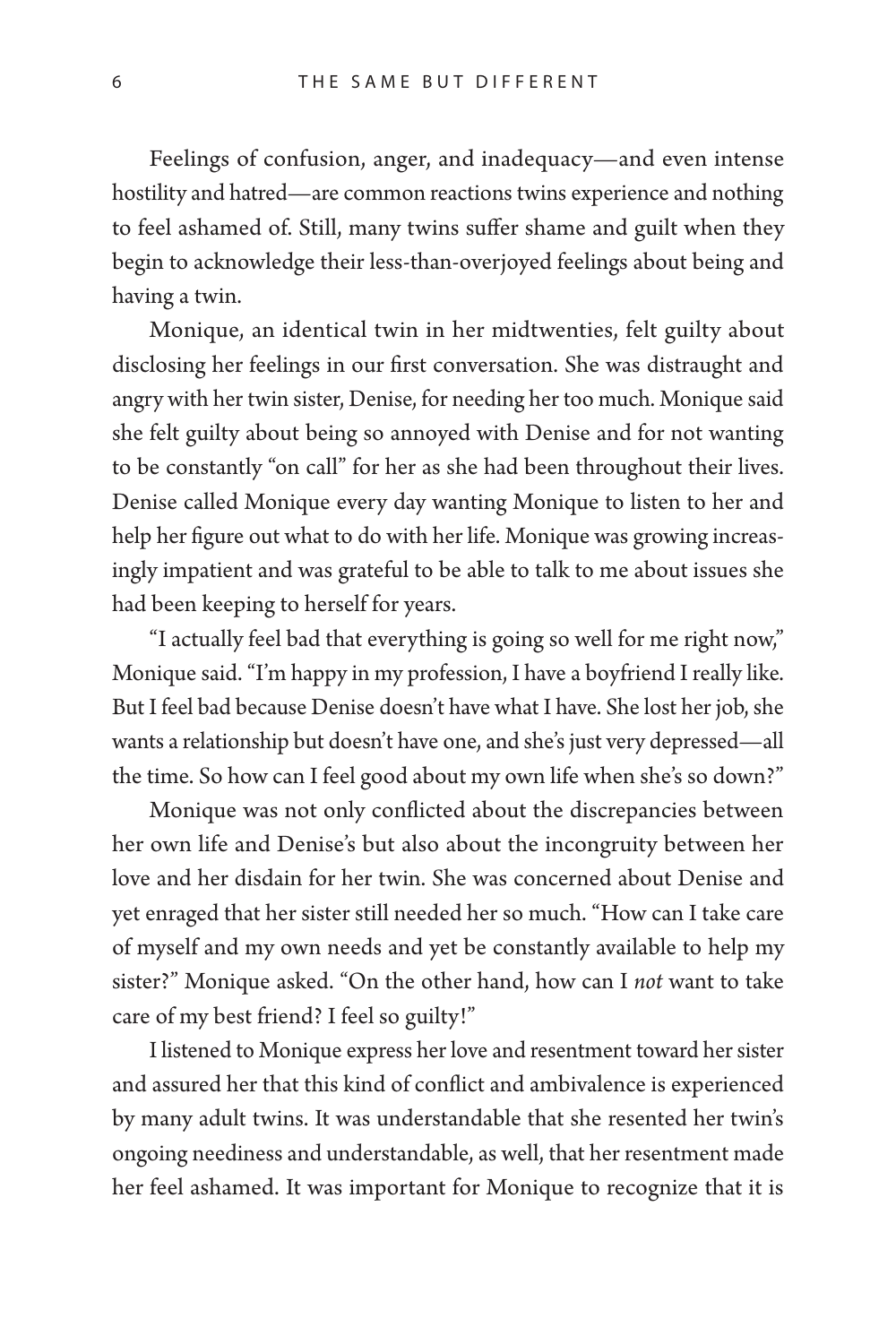natural to have these contradictory feelings—and to work them through. I explained that if she didn't try to deal with these issues, her relationship with her sister would always be a thorn in her side, likely leaving Monique unable to move on with her other relationships.

Like so many adult twins I have counseled, Monique conveyed an enormous sense of relief at being able to out her feelings. "I've never talked about this," she said. "I've never put my thoughts together. I've never felt comfortable confronting these things. And I've never found anybody who would understand that it's not that I don't love my sister!" I told Monique that a twinship is a complicated relationship, and nontwins can find it very difficult to understand the intricacies involved in how much twins mean to each other, and yet how desperately they may yearn for independence as adolescents and as adults.

In talking with twins about their conflicted feelings, I often notice their initial disbelief that someone else actually "gets it." At first, it is as if they are saying, "Do you really understand that I don't hate my sister? Do you really understand that I love her, but I also have these dark feelings?" Once the disbelief subsides, there is a profound sense of gratitude for having their emotions validated by someone else. They then feel free to ask such questions as, how can I cope with these extreme feelings about this person that I love? How can I manage *not* to feel like a traitor to my twin?

Jeff came to me with similar questions. He felt like a traitor but had an intense need to tell somebody about how his twin brother, Jamie, irritated him and didn't understand him. "I experience things and believe things that Jamie can't possibly understand or tolerate," Jeff told me. "I've never spoken about this with anyone because not only would I feel horribly guilty about talking behind my brother's back, but I've never had a place where I could come in and talk about it and have it be understood." Knowing that I am a twin myself, that I specialize in twin issues, and that I have counseled many adult twins, Jeff felt comfortable and trusted that I could hear his complaints about his brother and understand that those grievances don't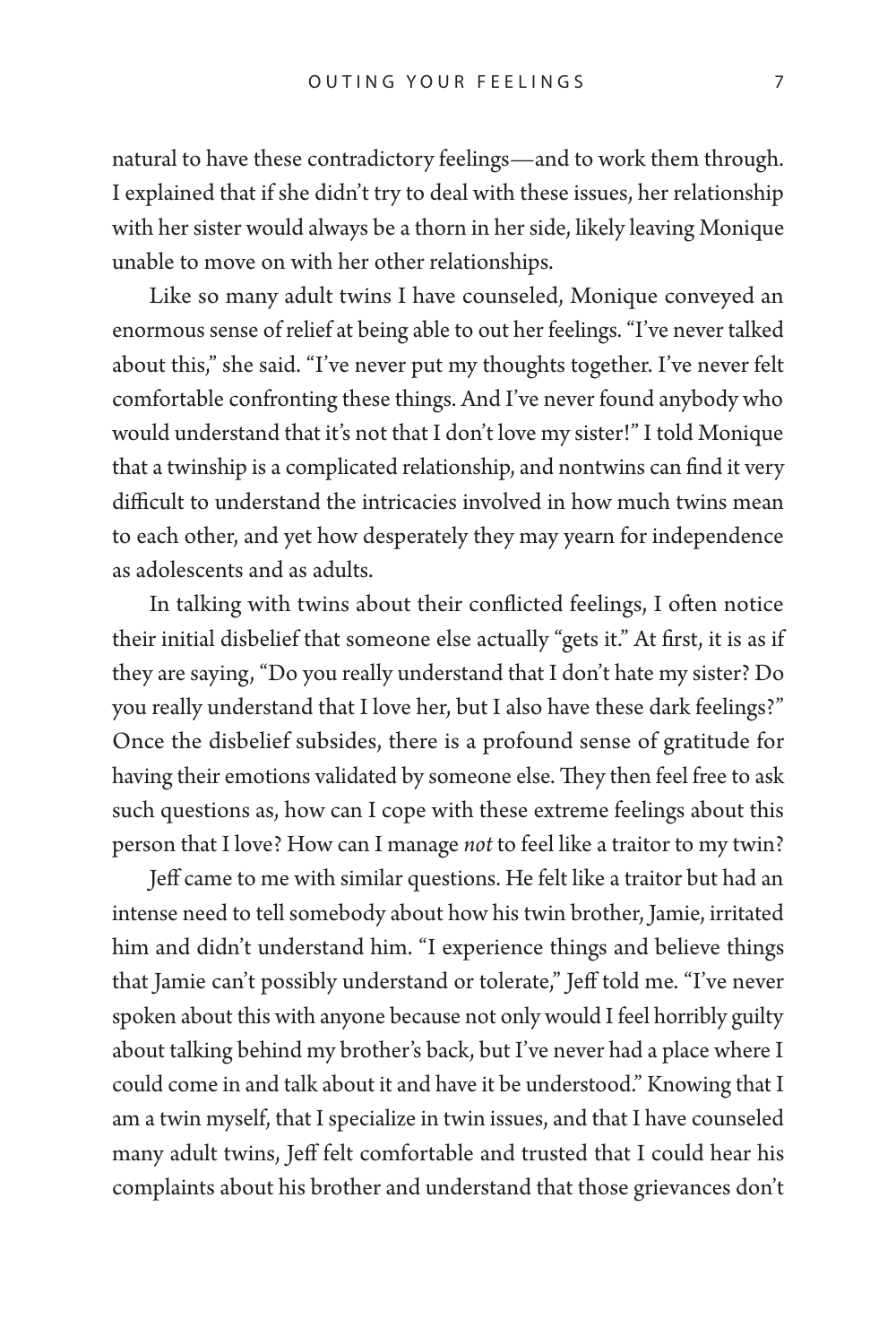imply he is a bad person. Rather, I can understand Jeff 's complaints as part of a love/hate continuum, which is common among adult twins yet rarely discussed.

While it may feel unconscionable to admit to yourself, let alone to a third party, that there are personality traits you find intolerable about your twin sibling, that you wish you could lead a more separate life, or that you resent his or her neediness, such feelings are part of the confusion that exists in many twinships. Twins fear that to harbor negative emotions toward one's alleged best friend means being disloyal to the one person most worthy of loyalty. What twins need to understand, however, is that strong feelings of love, need, and caring toward one's twin are not negated by equally strong feelings of resentment, anger, or guilt. Such emotions do not make you a traitor; they reflect a normal ambivalence that most adult twins experience and need to manage.

So why do so many twins feel they are double-crossing their same-age sibling by acknowledging negative feelings? Twins are conditioned by their families and by society into believing that being a twin is a privilege and a benefit, that it bestows a spiritual connection that will last a lifetime. And for many twin pairs, this is precisely their experience. Granted, two babies being born at the same time is a wondrous event; however, parents of twins often idealize the twinship to such an exaggerated extent that they offer no space for their twin children to express the normal sibling rivalry, competitiveness, and jostling for attention that most sisters and brothers confront in their families. While parents might admit that their twins fight, they tend to do so with a sense of surprise because they envision twins as best friends who treasure their compatibility. So when twins consider revealing to their parent that they feel stifled, irate, or bored with their same-age sibling, they worry that such revelations could be met with parental shock and distress. Parents might accuse them of being disloyal.

Perhaps you have played along with the "best friends forever" expectations of your parents and others, keeping any negative feelings under wraps.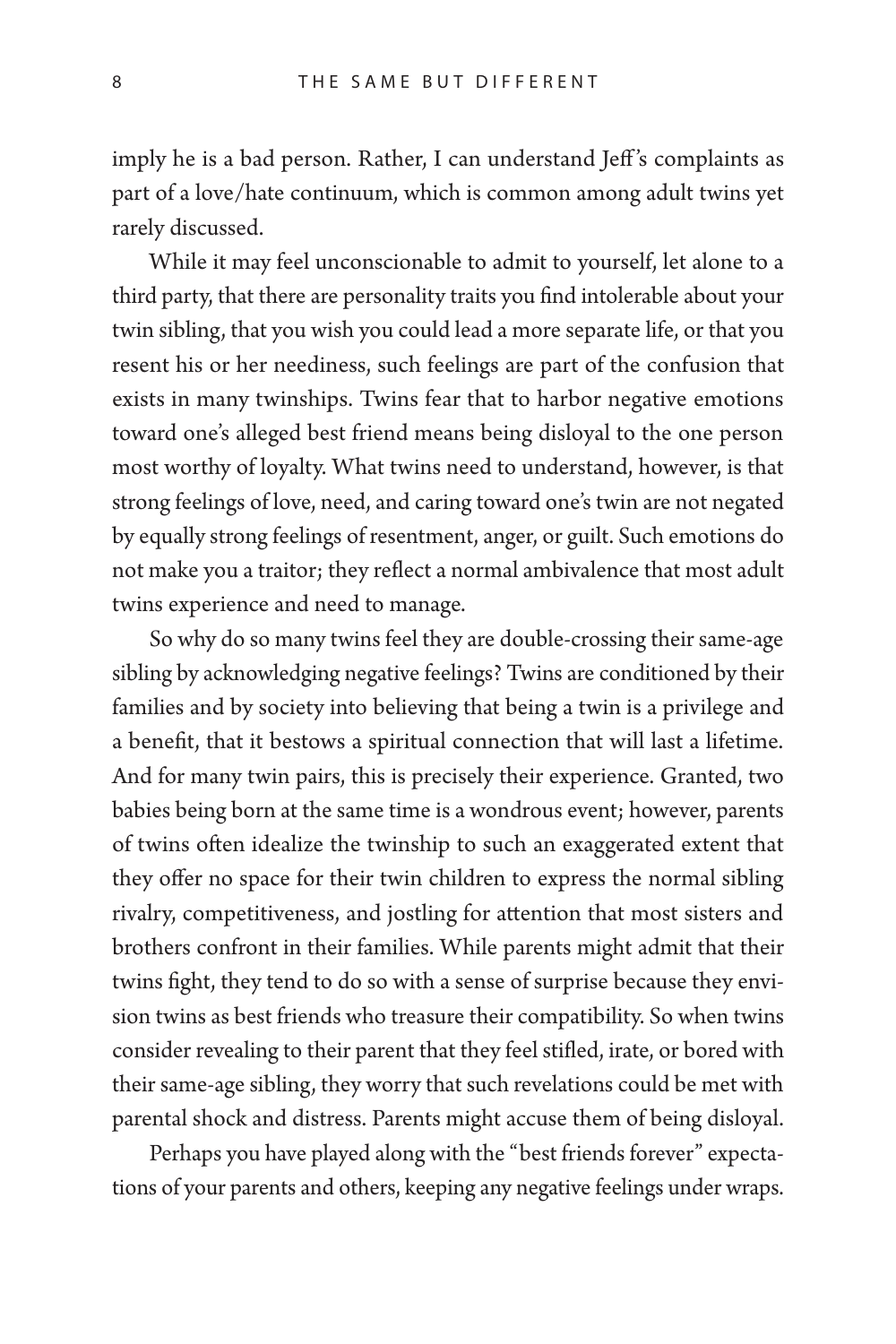Friends and relatives may assume that your relationship with your twin is something that it is not. So acknowledging the truth about your twinship may seem intolerable. In fact, it is a necessary step toward clarity, personal growth, and a better relationship with your twin.

#### Pain, Shame, and Validation

Most often what compels adult twins to contact me is that they are in pain over issues related to their twinship. They need to understand why they feel so upset or ashamed or angry—and how to rid themselves of those feelings. Maybe they have felt too ashamed of their feelings to mention the subject to anyone. Often they have lived with the emotional pain for so long that it feels almost normal, and they tell themselves that they can handle it or that circumstances will get better. The bottom line, however, is that you need to confront your feelings and understand what's going on between you and your twin before you can begin to resolve your conflicts.

One thing that often stands in the way of an adult twin outing her or his feelings to a therapist is a sense of shame that her twin connection feels uncomfortably constricting. Clients have said they feel embarrassed to come out and say they hate the fact that their twin is still so dependent on them. In a certain way this confession is similar to a mother venting to a therapist, "I'm sick of being a mother! I don't want to take care of my child anymore, but I feel so guilty for even thinking that!" Many twins often feel guilty that they, too, want to sever their caretaking role. They have been taught to believe that it is their obligation to take care of their twin sister or brother, but they are tired of being saddled with that obligation because it is seriously interfering with their own quality of life.

If you and your twin have remained locked in a synergetic relationship for a long time, you may feel so ashamed of your ultracloseness that to out such feelings can take real courage. Such was the case with forty-fiveyear-old Glenn. Glenn was grateful to talk to a fellow twin (me) about his predicament because he was embarrassed about the extent to which he and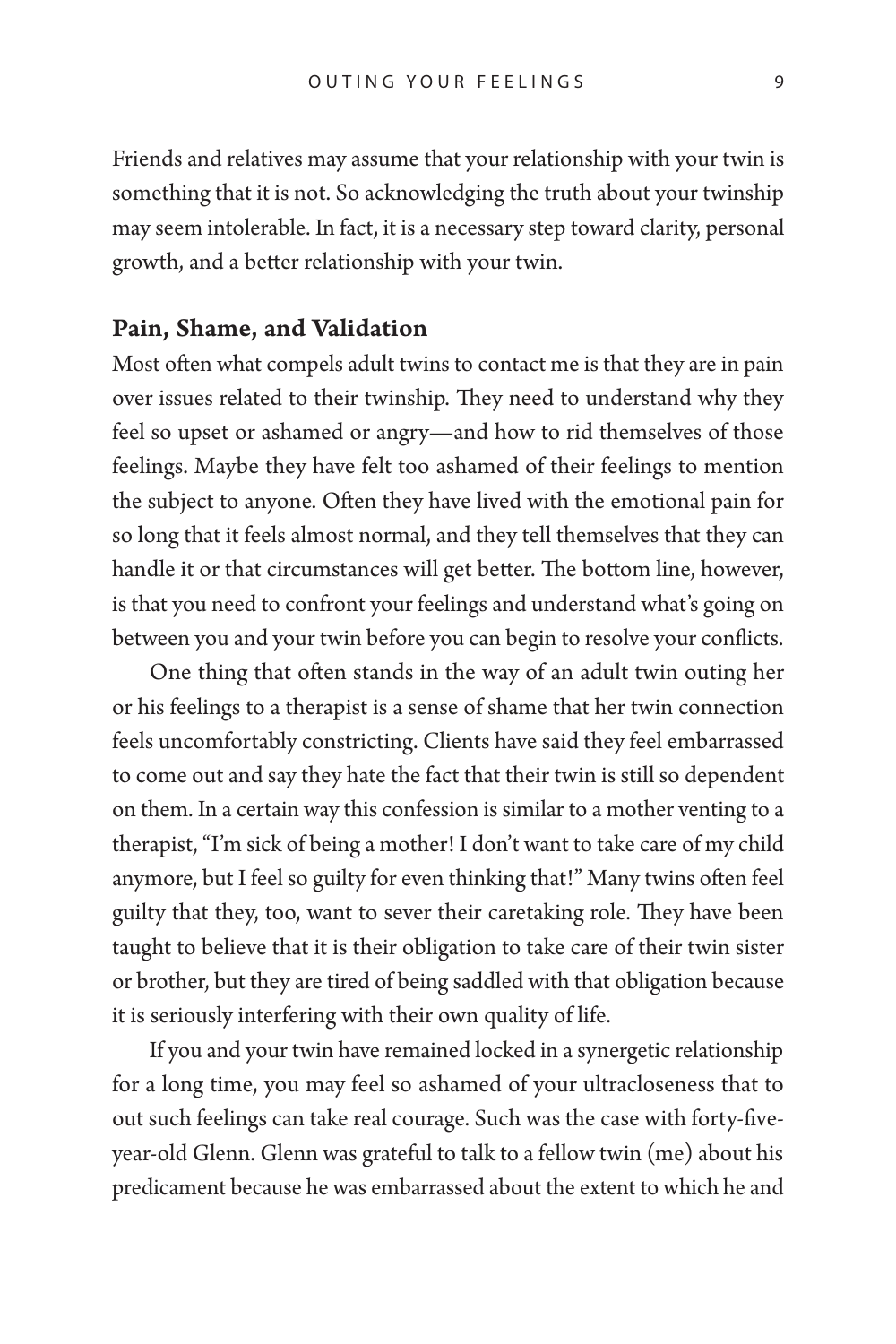his brother Gary were emotionally tied together, or *enmeshed*. He had never revealed this to anyone, but Glenn confided that he felt his body "tingling" whenever his brother was upset. He would get an actual physical reaction to news that his brother was going through even a relatively minor difficulty. The level of his enmeshment with Gary was so profound that Glenn felt he would be ridiculed for admitting it. But he was finally compelled to make an appointment with me because his brother was falling apart, there was nothing Glenn could do to help him, and he could no longer tolerate his feelings of helplessness. Glenn was worried and concerned for his brother's well-being but also terribly angry—because nothing he was doing was putting his brother back together again.

I told Glenn that it made perfect sense that he felt angry; after all, he and his brother—because they are twins—had been made to feel responsible for each other's happiness throughout their lives. Who *wouldn't* feel angry about continually bearing the burden of looking after someone whom you love but cannot "fix" or make happy? Why *wouldn't* you feel angry that you aren't allowed to focus on your own life and be responsible solely for yourself, as a nontwin is allowed to do?

It also was understandable that Glenn was ashamed of his overly close relationship with his twin. Singletons would rarely be so devoted to a sibling, or become so extremely upset by every troubling event in a brother or sister's life—especially at age forty-five. To exhibit such extreme emotions can be humiliating, even for a twin, whom society expects will care about a same-age sibling as a spouse would his mate. Being held hostage by the emotional neediness of his brother was indeed a shameful situation for Glenn.

And, of course, his feelings of shame and anger were causing Glenn a great deal of emotional pain. How could it be any other way, when those feelings were largely suppressed and unexamined?

What Glenn realized in our initial meetings was that the pain and shame were understandable—and normal. It was comforting for him to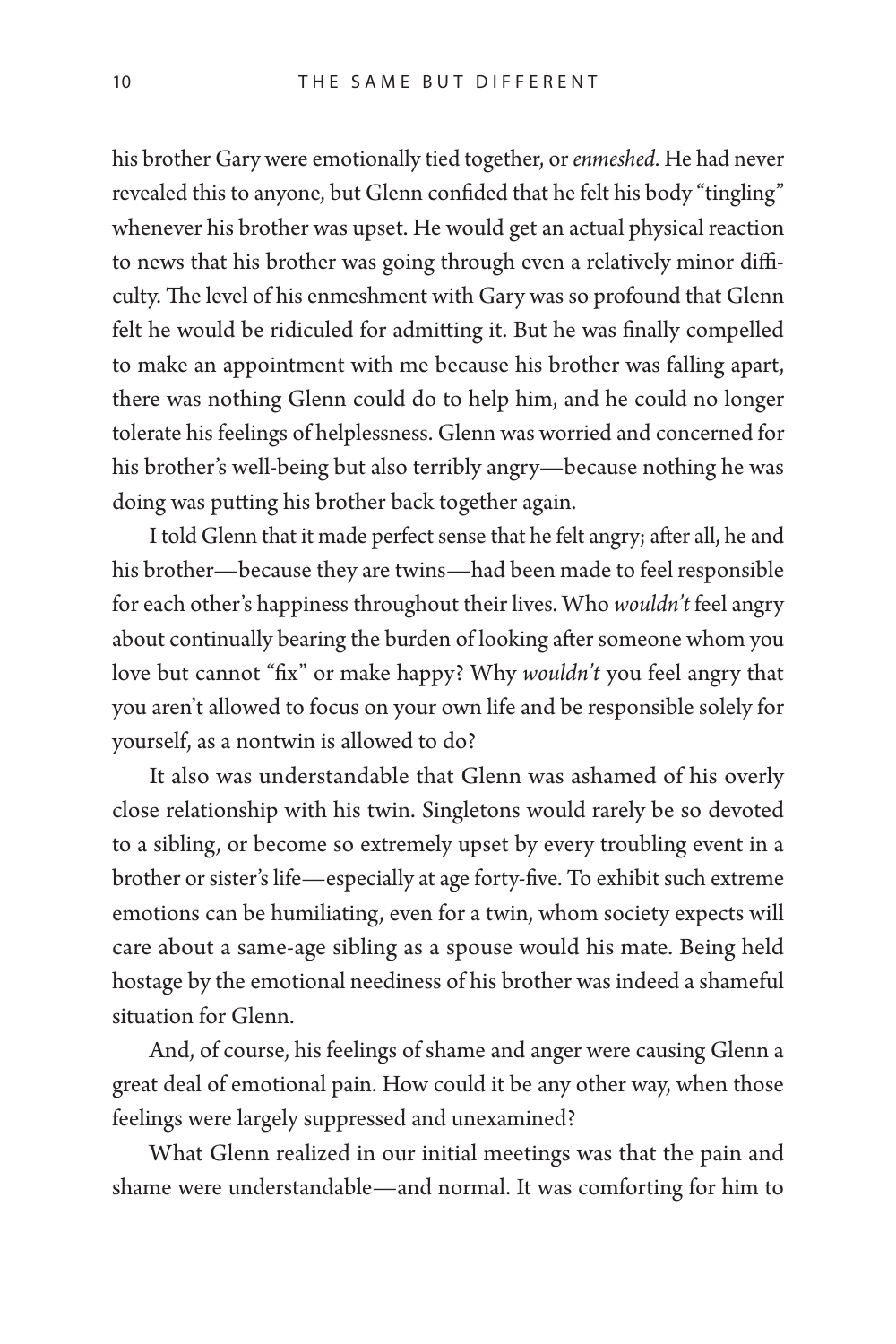know this, to have his feelings finally authenticated. Validation of such troubling and ongoing emotions became a launchpad to Glenn's journey of self-discovery, individuation, and independence.

# Breaking Through the Twin Mystique

Why does outing your feelings about your twin often seem so difficult—as if you were violating a taboo? I believe the fundamental reason is that our culture idealizes and romanticizes twins. We are perceived not simply as individuals who are born at the same time, but as mystical creatures who shared a womb and will forever share an unfathomable intimacy. Most people think of twins as intensely close soul mates connected to each other through a kind of sibling ESP. Many assume that one twin not only knows what the other is thinking and feeling but also can make up for any deficiencies in the other's persona. Twins are seen as inhabiting their own private world. It is assumed that they feel lost without the other and that they seek to preserve their twosome status even as adults. Nontwins fantasize that in a twin relationship one always knows what the other one wants and needs; this creates a sense that twins are each other's predestined partner and confidant.

Each of these assumptions contributes to what I call *the twin mystique*. There is something inherently captivating about the idea of having a double because it invokes a human longing for an intimate, lifelong companion who thoroughly understands his or her partner. People believe that with such a companion, one would never be abandoned or alone. Nontwins project this longing onto twins and see them as enjoying a magical, intermingled relationship.

In fact, twins *can* be lifelong friends, and they can fulfill many emotional needs for each other. But if they are expected to fulfill the fantasy of telepathic soul mates who inhabit their own world, they will never feel free to develop as truly separate people. When the longing to see twins in a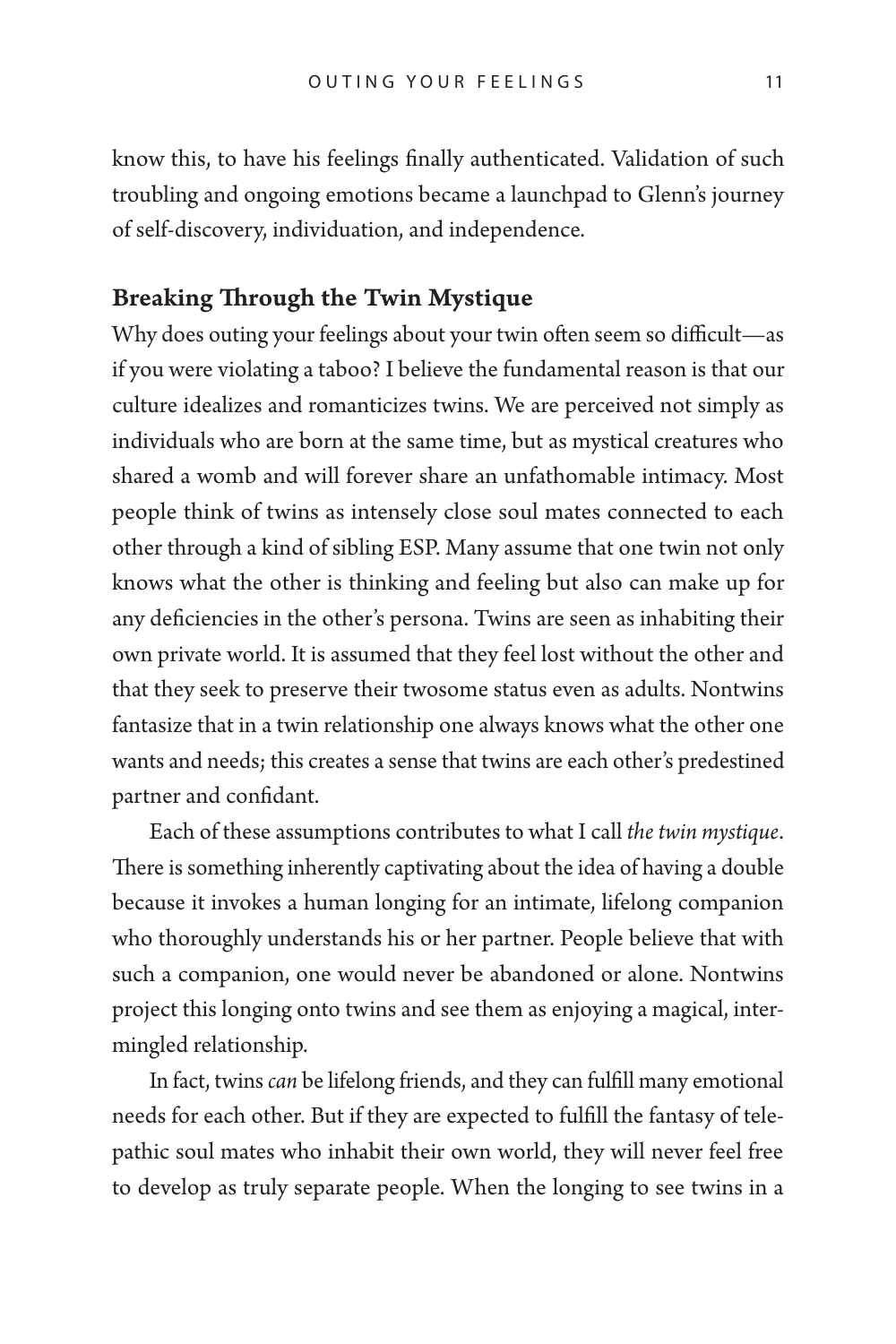romanticized way prevents others from seeing same-age siblings as individuals, twins feel as if they are merely playing a role in someone else's fantasy.

And then there are the cultural references that further embellish the romantic notion of hyperconnected, indivisible twins. In the film *The Social Network*, identical twins Cameron and Tyler Winklevoss go up against Facebook creator Mark Zuckerberg for allegedly stealing their idea. Before they take their case to their lawyers, the brothers consider punching out Zuckerberg. Attempting to convince his brother that Zuckerberg will be easy to defeat, one twin says, "I'm six-foot-five, 220 pounds—and there are two of me." The remark gets a laugh from the audience and reinforces the notion that twins are essentially clones. The actual Winklevoss twinship is further embellished in a *Washington Post* article, in which the writer states that "The real Winklevosses have recently completed matching MBAs at Oxford."2 Matching MBAs? It is as if the writer even wants to depict the brothers' academic accomplishments as identical—or at least in sync. In fact, Tyler Winklevoss seems to think of himself as quite distinct from his brother. When asked by a reporter if he thought he looked like the actor who played him, he replied, "Asking a twin that question is funny because we're used to seeing the smallest differences between each other."3

The media often portray twins as an awesome duo—a more potent force than a mere singular character, given their double identity. Whether they're aligned with the good guys or the forces of evil, twins are thought to deliver twice the wallop, and thus their presence in literature and film is both exotic and thrilling. One charming set of twins currently appealing to younger audiences is the Weasley Twins in the *Harry Potter* books and movies. Mischievous and creative, Fred and George Weasley are said to fight tyranny and hatred with their clever sense of humor and daring sense of adventure. Their personalities are described as very similar, yet completely opposite from their older brother, Percy. According to their younger sister, Ginny, "The thing about growing up with Fred and George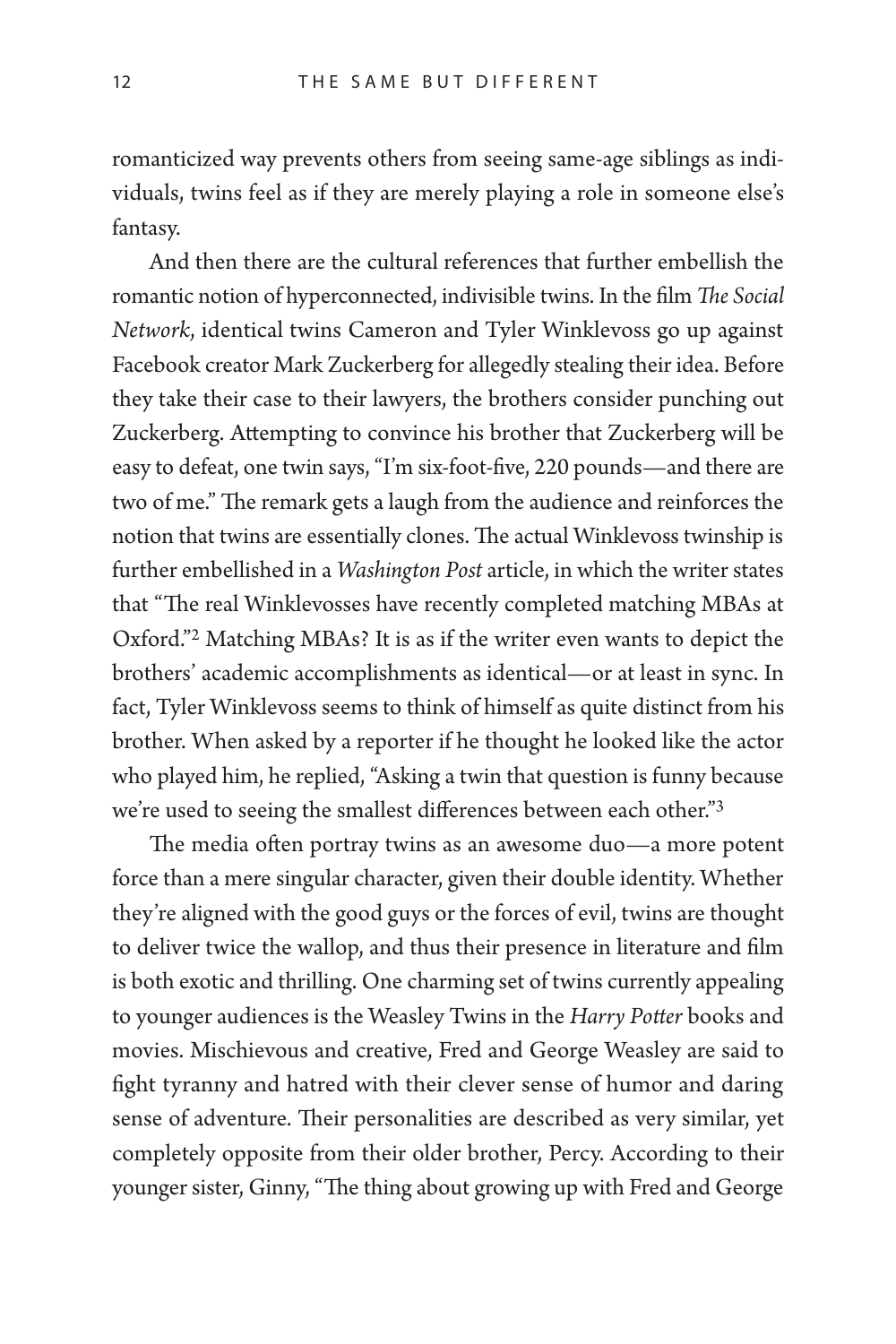is that you sort of start thinking anything's possible if you've got enough nerve."4 It is clear that two Weasleys provide at least twice the fun and excitement than either would on his own.

Embodying the evil side of the twin spectrum is the twin brother and sister team, Jane and Alec, in the *Twilight Saga* book and film series. Imbued with magnificent, sadistic powers, they are considered to be the Volturi's most offensive weapons. Each twin possesses the ability to crush an opponent, earning themselves the moniker "the witch twins."5

On a slightly more realistic level, Phoebe, the loveable yet quirky character on the television series *Friends*, has an identical twin named Ursula whose outrageous, bad girl behavior is mistaken for Phoebe's. In one instance, Phoebe receives unwanted attention from men until she discovers that Ursula is starring in pornographic films using Phoebe's name. In another episode, Ursula sells Phoebe's birth certificate to a Swedish runaway. Such twin antics reinforce the notion that having an identical twin provides the perfect opportunity for devious schemes and trickery. And the Phoebe/Ursula twinship also bolsters the idea of the good twin/ bad twin dichotomy, a notion that is apparent in popular culture.

The double whammy threat of the Winklevoss whiz kids, the dual charms of Harry Potter's buddies, and the underhanded pranks of a Friend's conniving twin—each stereotype plays into and fortifies the twin mystique. Enjoying such portrayals as entertainment is fine, but when it comes to your own behavior, breaking through the twin mystique means rejecting cultural expectations and, instead, honoring your individual feelings and your right to an individual life.

# Getting Comfortable with Ambivalence

Honoring your individual feelings about your twinship may sound like a straightforward assignment, but for many twins it can be daunting. That's because recognizing both the positive and negative parts of your relationship contradicts what twins are often taught. Having minor squabbles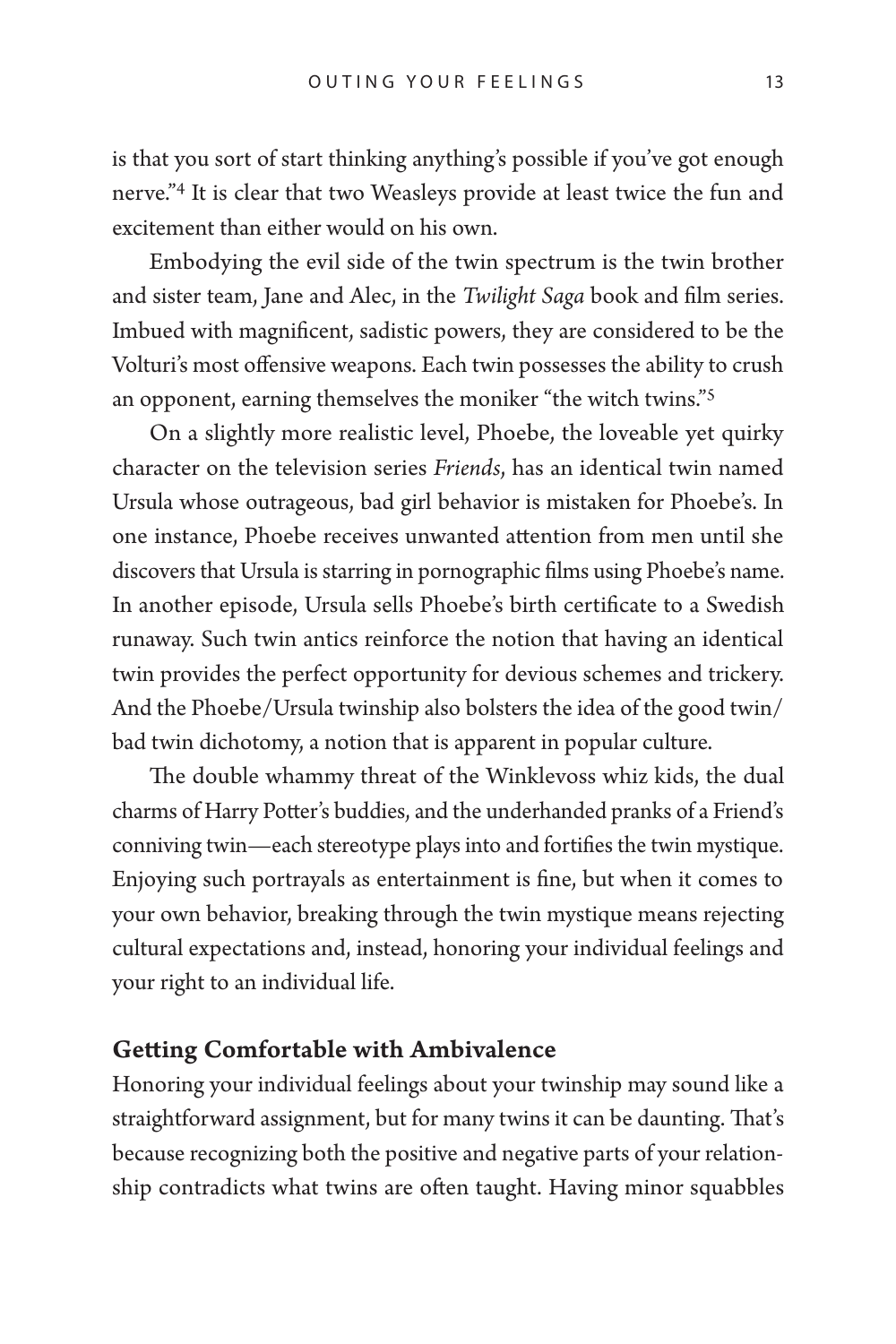with your twin may be okay when you're young, but as adults, twins are generally expected to appreciate and treasure their twin and the twinship. Thanks to the twin mystique, many twins feel they aren't entitled to a more nuanced, ambivalent perspective on their relationship. They believe they must live up to the expectation that twins only recognize the best in each other and are essentially on the same page. With the standard set so high, a twin may sense that any negative feeling toward his or her same-age sibling has the power to destroy the twinship. But are twin relationships really that fragile—or can adult twins be truthful about how they feel without fearing it will be the end of the world?

The key to a healthy twinship is becoming comfortable integrating two opposing emotions that you might feel toward your twin. Handling ambivalence means allowing contradictory feelings to surface and realizing that, when you do, you'll be better equipped to deal with problems in your relationship. A prerequisite for healthy attachment is the ability to hold both loving and upset emotions toward someone. When you can acknowledge reasonable negative feelings without the fear of destroying the relationship, you position yourself to engage more authentically and deeply with those to whom you're closest.

Perhaps your interactions with your twin often leave you feeling frustrated, overwhelmed, or excessively disappointed. Learning to feel comfortable with ambivalence means that you can accept such unpleasant feelings as a natural consequence of your connection to your twin, just as your love for him or her is also natural. The more comfortable you become with such mixed emotions, the less guilty you're likely to be when you acknowledge and express your negative feelings.

Nora, a lively and insightful twenty-five-year-old, struggled to articulate and understand her authentic, yet conflicting, feelings toward her twin sister, Lynette: resentment, guilt, and love. "I never thought there was any problem with my relationship with my twin sister," Nora told me in an interview.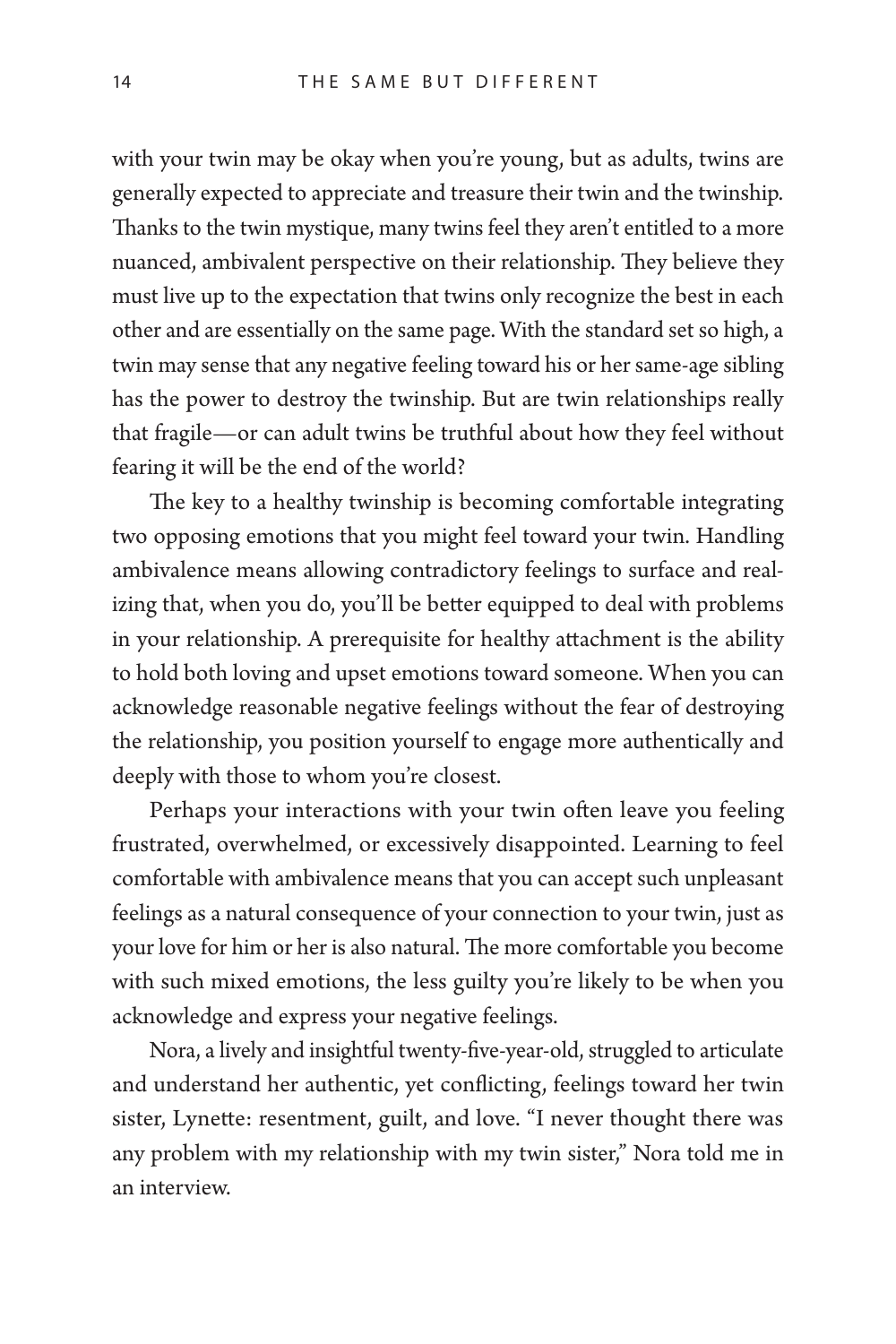We were pretty much inseparable during grammar school; we were put in separate classes but went to the same birthday parties and had the same friends. Then at college we roomed together and socialized together, but I started having more friends of my own. Usually, though, I'd ask them if it was okay if Lynette joined us—not because I wanted her there necessarily but because I knew she was shy and had a hard time making friends. It wasn't until we graduated college and I was working and living on my own, about ten miles from her, that I noticed this kind of nagging feeling whenever Lynette would call me during the week and ask what I was doing on the weekend. I could hear in her voice that she was lonely and wanted me to fill in that void for her. My chest would tighten, and I knew I couldn't just go about my life without her.

But I really just wanted to *not* have to worry about her for once. We were both all grown up now, and I wanted to finally do my thing, be my own person. But I felt so sorry for her, that I absolutely couldn't abandon her. And that part of me that felt uncomfortable and angry. I tried to just stuff it down—until I kind of blew up at her one time about something totally unrelated to anything. With the help of a therapist, I started looking at my relationship with Lynette and realizing that these feelings of *not* wanting her around all the time were beginning to get to me. Now, sometimes anyway, I can say no to my sister when I don't want to be with her, and I feel okay about it. There's still a twinge of guilt, but I'm understanding more that it is okay to disappoint her. It doesn't mean I don't love her.

Unfortunately, most twins don't feel they have permission to express what they authentically feel about being and having a twin. Many fear that to do so would mean jeopardizing a relationship that is often valued even more highly than a marriage. Sadly, when your honest feelings about your twinship are suppressed, what is presumed to be the most intimate of relationships becomes one of the most inauthentic and dishonest. Rather than acknowledging any negative feelings toward your twin, you may either put up a good front or constantly argue without getting to the root of what's bothering you. Whether your twinship is superficially compatible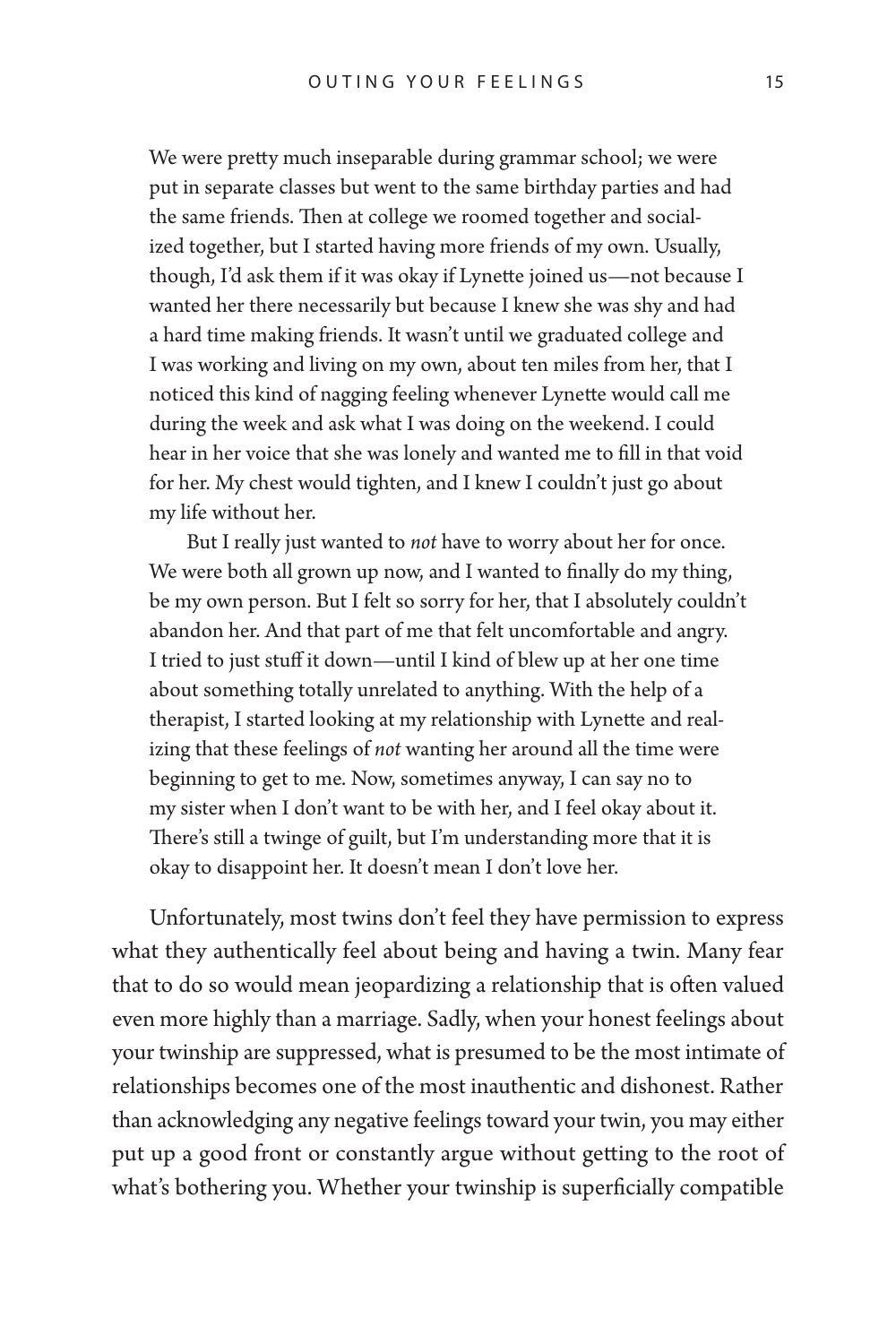or outwardly combative, neither extreme can reflect the spectrum of your authentic feelings. Every close relationship involves ambivalence, and this is especially true of twins who may feel they must live up to the unrealistic expectation of lifelong closeness and sanctioned codependency. Given such intense pressure to match the twin ideal, the very real connection most twins feel, and the inevitable conflicts that arise, it is no wonder that adult twins feel a mixture of resentment and love, guilt and loyalty, anger and delight.

When you become comfortable with ambivalence, you can abandon the simplistic belief that adult twins must be either perfectly matched soul mates or fractured enemies—and begin to believe in the healing power of emotional truth.

### Rocking the Emotional Boat

By rocking the boat I don't necessarily mean outing your feelings to your twin or to a therapist, although you may decide to do so at some point. I am talking about being honest with yourself about how you feel toward your twin and the relationship the two of you have shared throughout your lives. Giving yourself permission to acknowledge your true feelings is incredibly liberating. Finally being able to say to yourself, "I'm angry at my twin for holding me back from what I really want to do" or "I'm fed up with needing my twin too much," will be a first step toward setting yourself free from the constraints of an unhealthy, binding relationship. But freeing yourself cannot happen without emotional honesty.

When you hide your feelings from yourself, you restrict your ability to know yourself and authentically relate to others. Unacknowledged emotions spill over into your interactions not only with your twin but others as well, so that you react to people without understanding your reactions. Keeping secrets becomes a breeding ground for confusion, distortion, and misperceptions. You may get intensely irritated or upset but are unable to trace your emotions to the feelings hidden in that twinship boat, which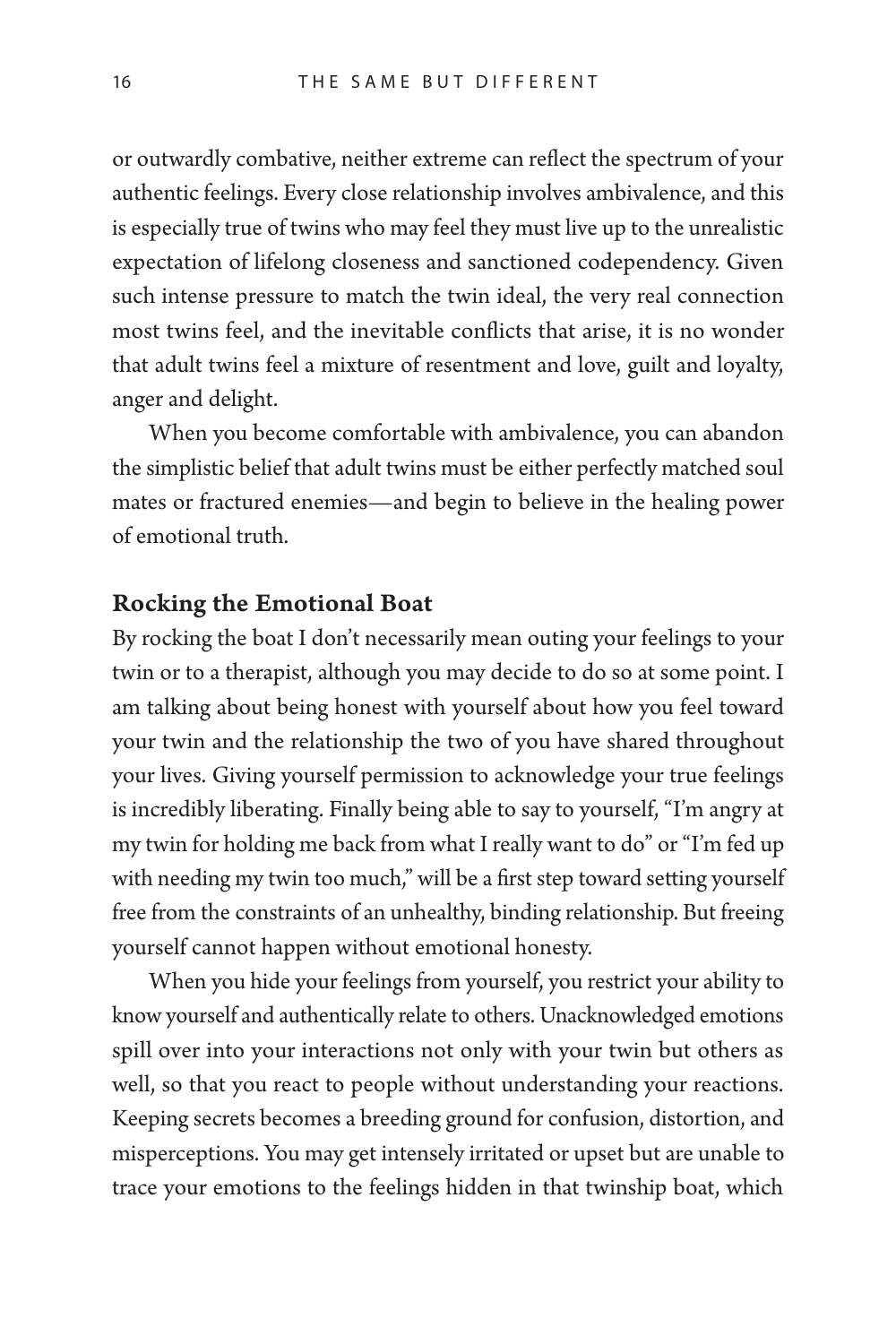you don't want to rock for fear of capsizing. The truth is that you cannot be authentic with anyone if you're not in touch with your emotional core, and for twins that core includes the person who was born on your birthday.

Being afraid to confront your true feelings about your twinship is understandable because doing so is a signal that you're ready to make a change, and change is scary. Although you may be apprehensive about confronting the truth, facing your twinship issues and working through them will be immensely liberating. You'll discover you have the option to release yourself from the stereotypic ways that twins are forced to relate to each other. You'll be able to choose the type of relationship you'd like to have with your twin brother or sister. And you'll feel that you deserve to live your life as a singular adult, rather than as half of a duo. You'll gain perspective on yourself and your twin so that you can enjoy each other as friends and siblings rather than idealized partners. And you'll understand that your adult relationships don't have to replicate your twinship.

Rocking the emotional boat doesn't require that you and your twin "tell all" to one another; you can certainly keep your revelations and insights to yourself. What it does require is giving yourself permission to recognize the troubling emotions you've been carrying in that boat so you can deal with them in a beneficial way—and get on with your life.

If outing your feelings is step one, what's next? The process of acknowledging, exploring, and dealing with your twinship issues can be summed up in these essential steps:

- 1. Rock the emotional boat by outing your feelings.
- 2. Explore those feelings—either on your own (in conjunction with this book) or with a therapist who is familiar with twin issues.
- 3. Deal with your twin-related feelings and issues so that you feel free to pursue the life you choose.

Throughout this book, we'll be discussing the most common issues that arise between identical and nonidentical same-sex twins. Certainly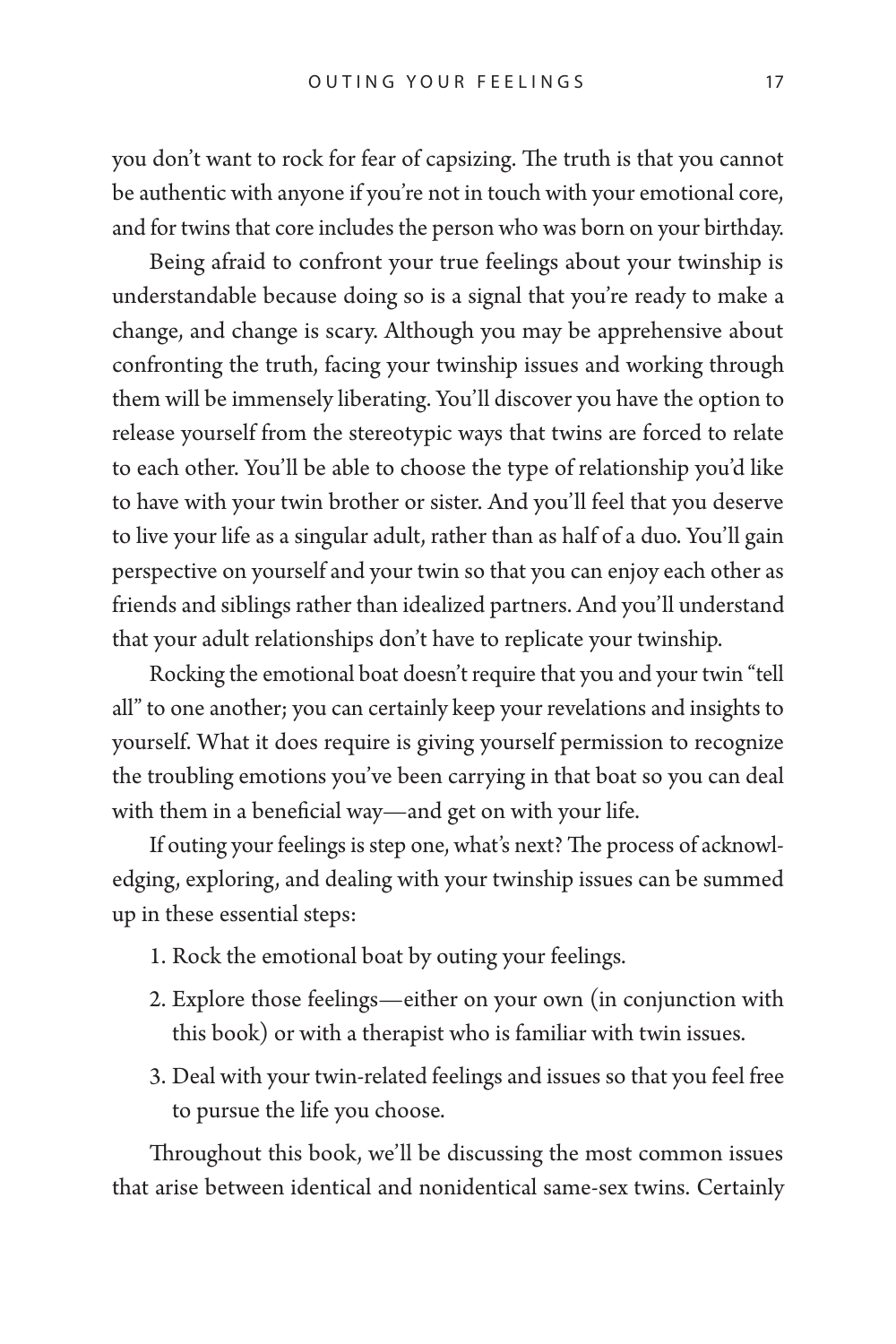every relationship is unique, but many twins face similar emotional hurdles. As you identify those issues that most closely resemble yours and learn how others have confronted and dealt with them, you'll begin to discover what you can do to improve your twinship—and flourish in your own life.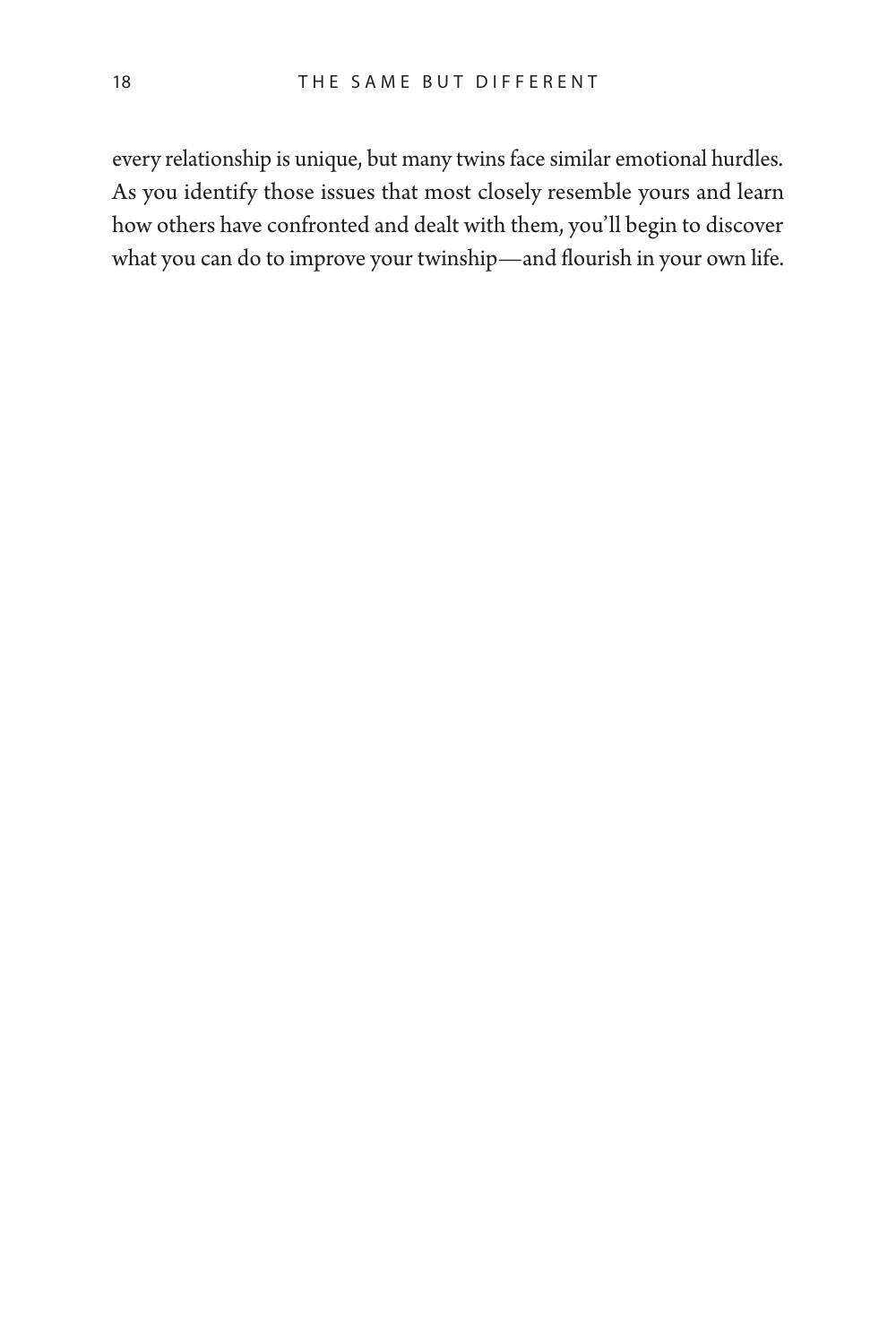#### Adult Twin Survey

I invite you to read through the following list of survey statements and identify any concerns and feelings that you share. This will help you to recognize your particular issues so you'll be better prepared to address them throughout the book. Reviewing these statements will also help you to realize that you are not alone in feeling many of the distressing emotions you may have been reluctant to acknowledge.

- $\Box$  I'll never love anyone as much as my twin, and that worries me.
- $\Box$  I've never had the chance to figure out who I am apart from my twin.
- $\Box$  I would be lost if my twin moved to another city.
- $\Box$  I feel guilty for wishing that my twin lived somewhere else so that I could be more independent from her/him.
- $\Box$  I don't know how to tell my twin that I need more space without hurting her/his feelings.
- $\Box$  I can't concentrate on my own life because I'm constantly worried about my twin's well-being.
- $\Box$  I feel guilty for not wanting to introduce my friends to my twin for fear I'll have to share them with her/him.
- $\Box$  I feel resentful that I can't achieve what I know I'm capable of, because I don't want to outshine my twin.
- $\Box$  I am often disappointed in my friends because they don't match up to my relationship with my twin.
- $\Box$  I feel hurt that my twin shuts me out of his/her life.
- $\Box$  I get very depressed when I think of how my twin and I have grown apart.
- I get extremely upset when my twin expresses an opinion that's so opposite of mine. It feels like we're no longer connected.